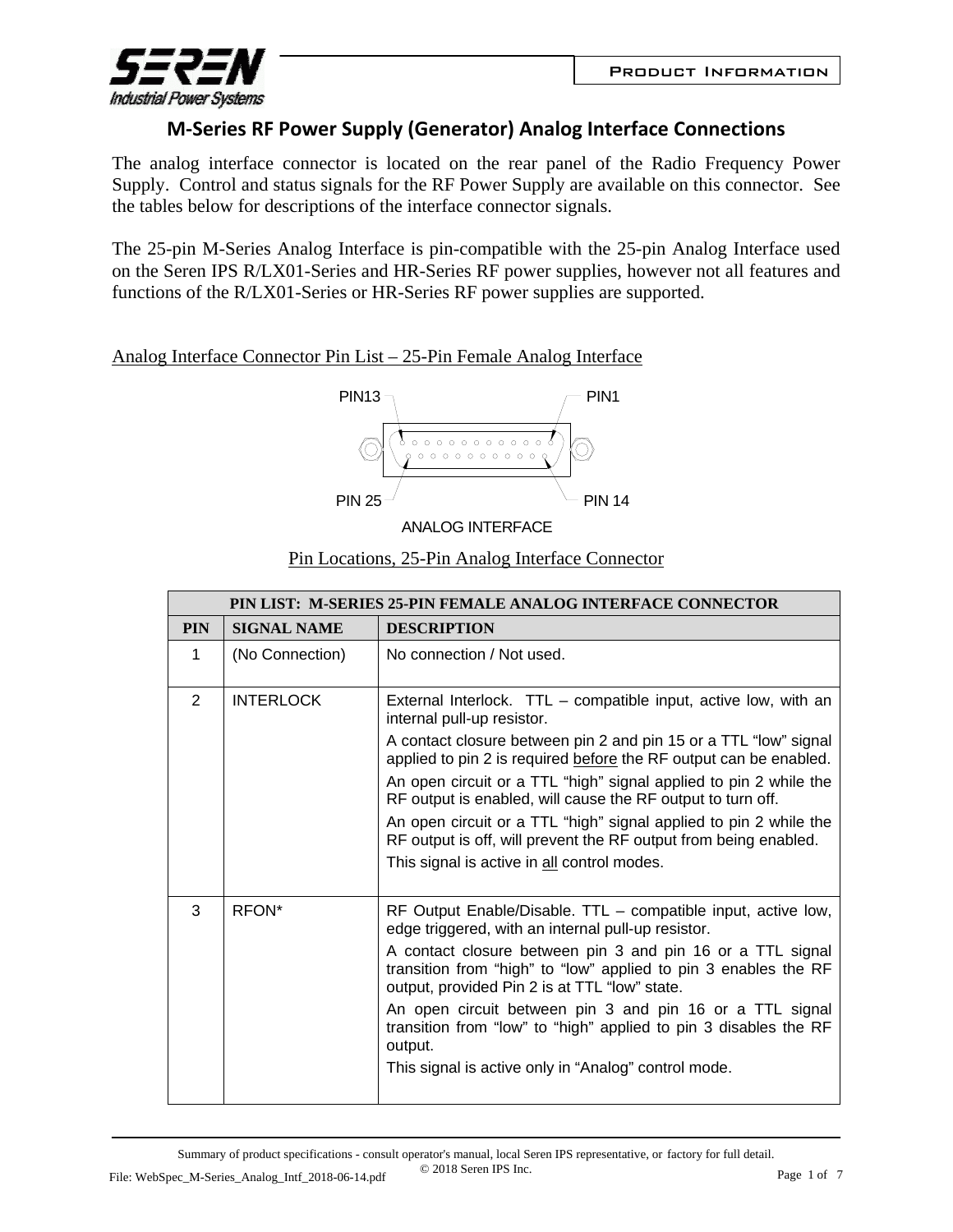

| PIN LIST: M-SERIES 25-PIN FEMALE ANALOG INTERFACE CONNECTOR |                    |                                                                                                                                                                                                                                                                                                                                                                                                                                                                                                                                                                                                                                                                                                                                                                                                                                                                                                                                                                                                                                                                                                                                                                                                                                                           |  |  |
|-------------------------------------------------------------|--------------------|-----------------------------------------------------------------------------------------------------------------------------------------------------------------------------------------------------------------------------------------------------------------------------------------------------------------------------------------------------------------------------------------------------------------------------------------------------------------------------------------------------------------------------------------------------------------------------------------------------------------------------------------------------------------------------------------------------------------------------------------------------------------------------------------------------------------------------------------------------------------------------------------------------------------------------------------------------------------------------------------------------------------------------------------------------------------------------------------------------------------------------------------------------------------------------------------------------------------------------------------------------------|--|--|
| <b>PIN</b>                                                  | <b>SIGNAL NAME</b> | <b>DESCRIPTION</b>                                                                                                                                                                                                                                                                                                                                                                                                                                                                                                                                                                                                                                                                                                                                                                                                                                                                                                                                                                                                                                                                                                                                                                                                                                        |  |  |
| 4                                                           | PWR/VLT*           | Power or Voltage leveling mode select. TTL - compatible input<br>with internal pull-up resistor.<br>An open circuit or TTL "high" signal applied to pin 4 selects the<br>power supply's internal power sensor for power regulation.<br>A contact closure between pin 4 and pin 16 or a TTL "low" signal<br>applied to pin 4 selects forward power regulation based on an<br>external feedback signal (FEEDBACK signal - Pin 12).<br>Refer to the controls section of the operator's manual for<br>detailed instructions on how to configure and use this mode.                                                                                                                                                                                                                                                                                                                                                                                                                                                                                                                                                                                                                                                                                            |  |  |
| 5                                                           | (No Connection)    | No connection / Not used.                                                                                                                                                                                                                                                                                                                                                                                                                                                                                                                                                                                                                                                                                                                                                                                                                                                                                                                                                                                                                                                                                                                                                                                                                                 |  |  |
| 6                                                           | (No Connection)    | No connection / Not used.                                                                                                                                                                                                                                                                                                                                                                                                                                                                                                                                                                                                                                                                                                                                                                                                                                                                                                                                                                                                                                                                                                                                                                                                                                 |  |  |
| $\overline{7}$                                              | (No Connection)    | No connection / Not used.                                                                                                                                                                                                                                                                                                                                                                                                                                                                                                                                                                                                                                                                                                                                                                                                                                                                                                                                                                                                                                                                                                                                                                                                                                 |  |  |
| 8                                                           | RFENABLED*         | RF output status signal. Active low, open collector output.<br>24VDC maximum, 15mA maximum current sink, 150mW<br>maximum power dissipation. Internally pulled-up to +5VDC via<br>a 10K-Ohm resistor.<br>Signal output is 0V ("low") for an RF on condition; signal output<br>is "open" (or "high", with +5V pull-up enabled) for an RF off<br>condition.<br>The RFENABLED* signal can also indicate the presence of<br>excessive reflected power by changing from a "low" state to a<br>"high" state when the RF output is enabled. Refer to "Reflected<br>Power Alarm ON/OFF" and "Reflected Alarm Threshold" in the<br>Programmable Parameters section for details.<br>The RFENABLED* output signal may also be used to pre-<br>position Seren IPS Inc. AT-Series Matching Networks. Refer to<br>"Matching Network Preset Mode", "Tune Capacitor Preset<br>Position", and "Load Capacitor Preset Position" in the<br>Programmable Parameters section. Requires +5VDC pull-up<br>enabled.<br>Note: This pin may be configured as internally pulled up to<br>+5VDC (factory default configuration) or without a<br>+5VDC<br>pull-up.<br>(OEM<br>custom<br>configurations).<br>Configuration is set at the factory.<br>Use pin 18 for a reference return. |  |  |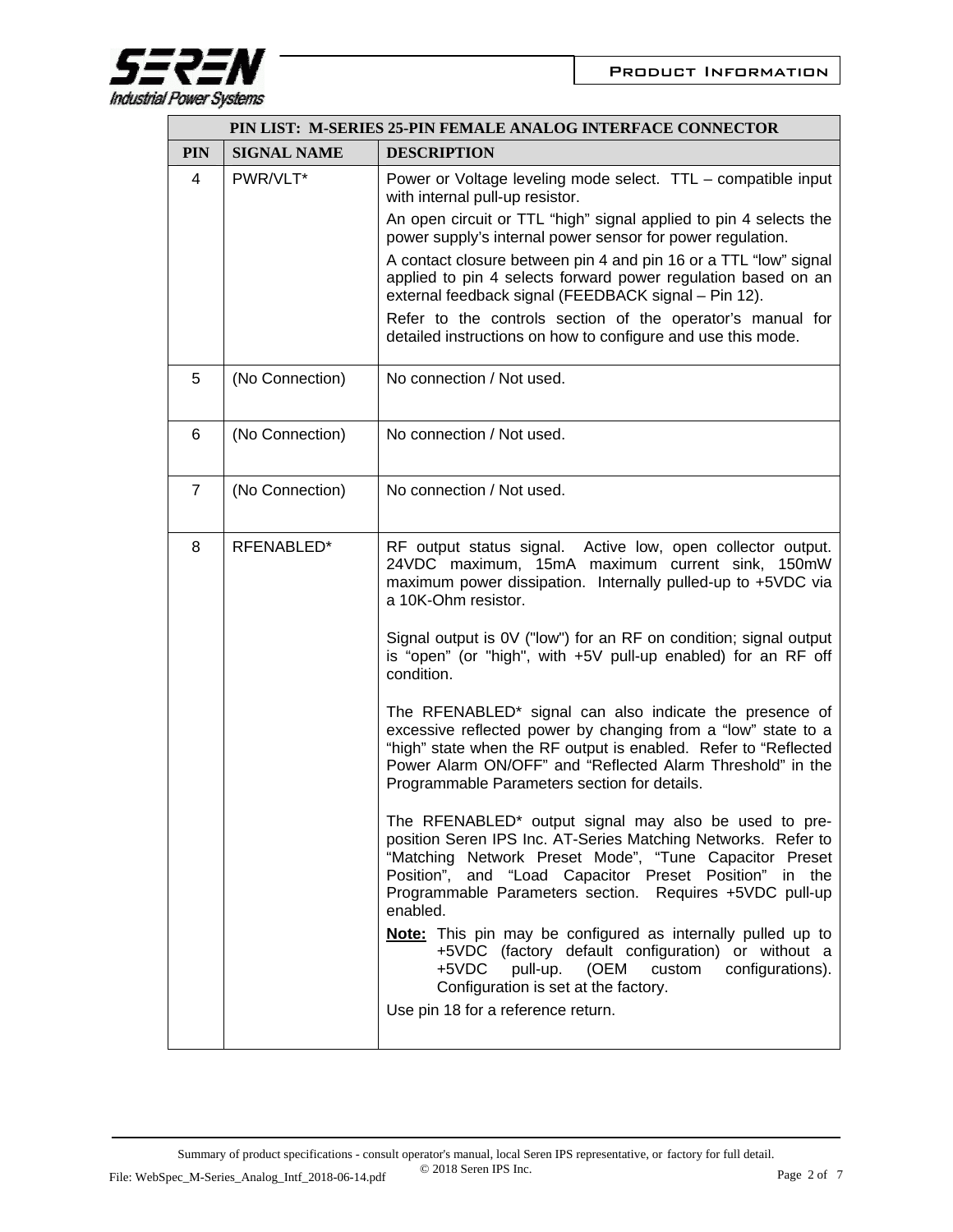

| PIN LIST: M-SERIES 25-PIN FEMALE ANALOG INTERFACE CONNECTOR |                    |                                                                                                                                                                                                                                                                                                                                       |  |  |
|-------------------------------------------------------------|--------------------|---------------------------------------------------------------------------------------------------------------------------------------------------------------------------------------------------------------------------------------------------------------------------------------------------------------------------------------|--|--|
| <b>PIN</b>                                                  | <b>SIGNAL NAME</b> | <b>DESCRIPTION</b>                                                                                                                                                                                                                                                                                                                    |  |  |
| 9                                                           | <b>GND</b>         | Internally connected to chassis ground.<br>Connect to system<br>controller common or ground reference.                                                                                                                                                                                                                                |  |  |
|                                                             |                    | Return reference for Forward Power Monitor output signal (pin<br>10) and Reflected Power Monitor output signal (pin 11).                                                                                                                                                                                                              |  |  |
| 10                                                          | <b>FWD MON</b>     | Forward power monitor output signal. Analog output, selectable<br>0 to +5VDC or 0 to +10VDC range.                                                                                                                                                                                                                                    |  |  |
|                                                             |                    | High Power Range: Output is linearly proportional to 0 to 100%<br>of rated forward power.                                                                                                                                                                                                                                             |  |  |
|                                                             |                    | Low Power Range: Output is linearly proportional to 0 to 10% of<br>rated forward power. (standard configurations - see Output<br>Power Range Select parameter detail).                                                                                                                                                                |  |  |
|                                                             |                    | Refer to the Power Monitor Scaling subsection in the<br>appropriate model specification for forward power monitor<br>scaling details.                                                                                                                                                                                                 |  |  |
|                                                             |                    | The forward power monitor output signal may also be used to<br>pre-position Seren IPS Inc. AT-Series and ATS-Series Matching<br>Networks. Refer to "Matching Network Preset Mode", "Tune<br>Capacitor Preset Position", and "Load Capacitor Preset Position"<br>in the Programmable Parameters section of the operator's<br>manual.   |  |  |
|                                                             |                    | Measure monitor voltage with respect to pin 9 (GND)                                                                                                                                                                                                                                                                                   |  |  |
| 11                                                          | <b>REFP MON</b>    | Reflected power monitor output signal.<br>Analog output,<br>selectable 0 to +5VDC or 0 to +10VDC range.                                                                                                                                                                                                                               |  |  |
|                                                             |                    | High Power Range: Output is linearly proportional to 0 to 100%<br>of rated reflected power.                                                                                                                                                                                                                                           |  |  |
|                                                             |                    | Low Power Range: Output is linearly proportional to 0 to 10% of<br>rated reflected power. (standard configurations - see Output<br>Power Range Select parameter detail).                                                                                                                                                              |  |  |
|                                                             |                    | Refer to the Power Monitor Scaling subsection in the<br>appropriate model specification for reflected power monitor<br>scaling details.                                                                                                                                                                                               |  |  |
|                                                             |                    | The reflected power monitor output signal may also be used to<br>pre-position Seren IPS Inc. AT-Series and ATS-Series Matching<br>Networks. Refer to "Matching Network Preset Mode", "Tune<br>Capacitor Preset Position", and "Load Capacitor Preset Position"<br>in the Programmable Parameters section of the operator's<br>manual. |  |  |
|                                                             |                    | Measure monitor voltage with respect to pin 9 (GND).                                                                                                                                                                                                                                                                                  |  |  |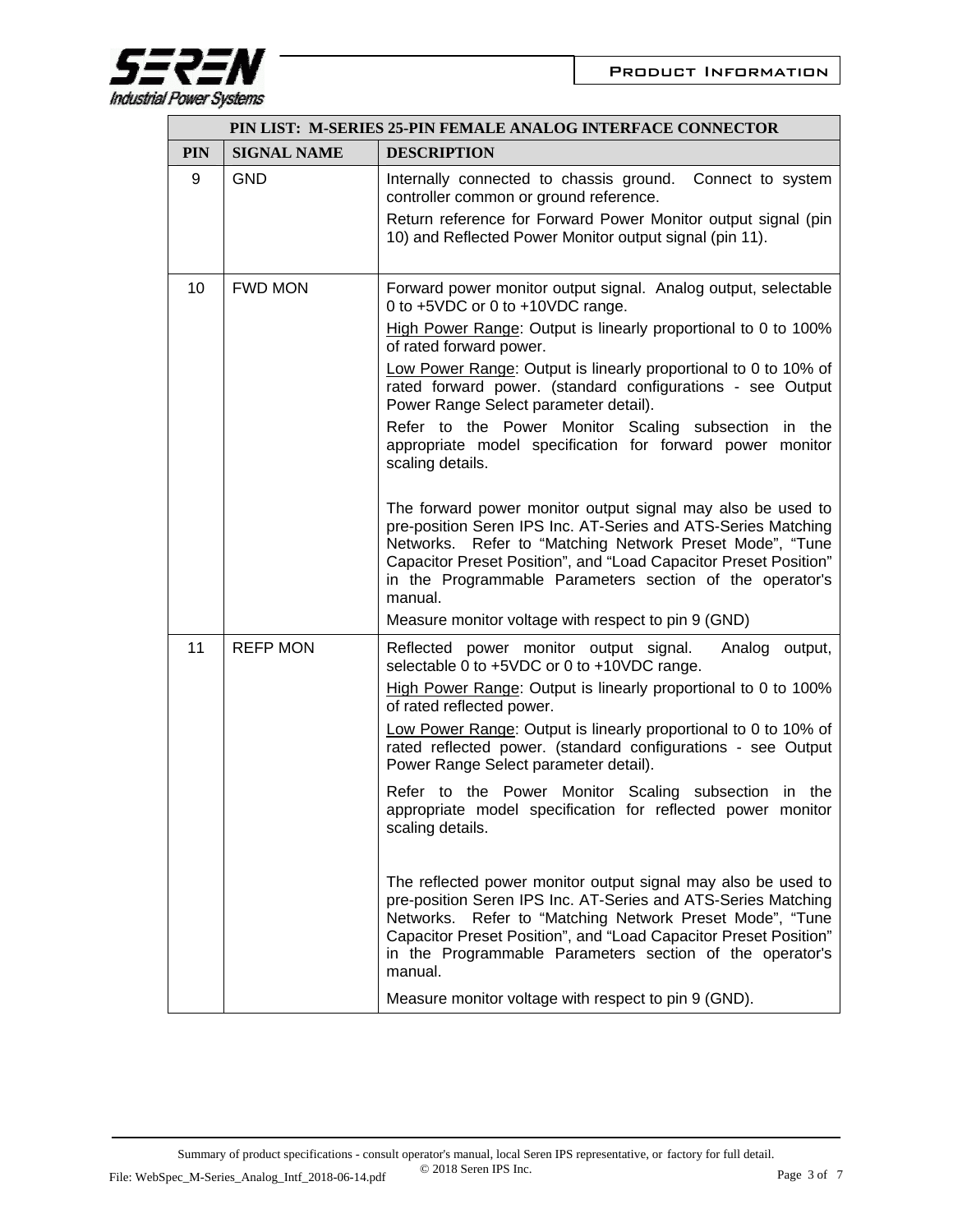

| PIN LIST: M-SERIES 25-PIN FEMALE ANALOG INTERFACE CONNECTOR |                                |                                                                                                                                                                                                                                                                                                                                                                                                                                                                                                                                                                                                                                                                                                                                                                                                                                                                                                                                                                                                                                                 |  |  |
|-------------------------------------------------------------|--------------------------------|-------------------------------------------------------------------------------------------------------------------------------------------------------------------------------------------------------------------------------------------------------------------------------------------------------------------------------------------------------------------------------------------------------------------------------------------------------------------------------------------------------------------------------------------------------------------------------------------------------------------------------------------------------------------------------------------------------------------------------------------------------------------------------------------------------------------------------------------------------------------------------------------------------------------------------------------------------------------------------------------------------------------------------------------------|--|--|
| <b>PIN</b>                                                  | <b>SIGNAL NAME</b>             | <b>DESCRIPTION</b>                                                                                                                                                                                                                                                                                                                                                                                                                                                                                                                                                                                                                                                                                                                                                                                                                                                                                                                                                                                                                              |  |  |
| 12                                                          | <b>FEEDBACK</b>                | External feedback voltage signal. Analog input, 0 to +10.0VDC.<br>Use pin 16 or 17 or (GNDI) for return reference.<br>The RF Power Supply will automatically adjust its output power<br>to maintain the FEEDBACK signal's magnitude at the same<br>level as the SETPOINT signal magnitude. The PROBE voltage<br>can be displayed on the optional Display Panel or retrieved via<br>the communications interface (Serial, Ethernet). The PROBE<br>attenuation factor can be configured from the optional Display<br>Panel or through the communications interface<br>(Serial,<br>Ethernet).<br>The external feedback signal is derived from a voltage probe<br>(RF or DC) located elsewhere in the plasma or process system.<br>Refer to the controls section for detailed instructions on how to<br>configure and use this mode.<br>Note: The feedback voltage polarity must be Positive $(+)$ . The<br>RF Power Supply's external feedback circuitry is not<br>designed to function with Negative (-) polarity signals<br>applied to this pin. |  |  |
| 13                                                          | <b>SETPOINT</b>                | Power or Voltage setpoint input. Analog, high-impedance,<br>differential input with selectable 0 to +5.0VDC or 0 to +10.0VDC<br>range.<br>High Power Range: Input is linearly proportional to 0 to 100% of<br>rated forward power.<br>Low Power Range: Input is linearly proportional to 0 to 10% of<br>rated forward power. (standard configurations - see Output<br>Power Range Select parameter detail).<br>Refer to the controls section of the operator's manual for<br>detailed instructions on how to configure and use this mode.<br>Note: SETRET (pin 25) MUST be referenced to common or<br>ground at the setpoint voltage source (system controller)<br>or the RF output power will behave erratically.<br>Refer to the Analog Setpoint Sensitivity subsection of the<br>appropriate model specification for setpoint sensitivity<br>details.<br>Note: Feedback voltage range and polarity must match<br>setpoint voltage range and polarity for proper operation<br>in voltage control mode.<br>Active only in ANALOG control mode. |  |  |
| 14                                                          | (No Connection)                | No connection / Not used.                                                                                                                                                                                                                                                                                                                                                                                                                                                                                                                                                                                                                                                                                                                                                                                                                                                                                                                                                                                                                       |  |  |
| 15                                                          | <b>INTERLOCK-RTN</b><br>(GNDI) | Ground return for External Interlock (pin 2). Internally connected<br>to isolated ground.                                                                                                                                                                                                                                                                                                                                                                                                                                                                                                                                                                                                                                                                                                                                                                                                                                                                                                                                                       |  |  |
| 16                                                          | <b>GNDI</b>                    | Ground return for pins 3 and 4. Internally connected to isolated<br>ground.<br>Connect to system controller common or ground reference                                                                                                                                                                                                                                                                                                                                                                                                                                                                                                                                                                                                                                                                                                                                                                                                                                                                                                          |  |  |

Summary of product specifications - consult operator's manual, local Seren IPS representative, or factory for full detail.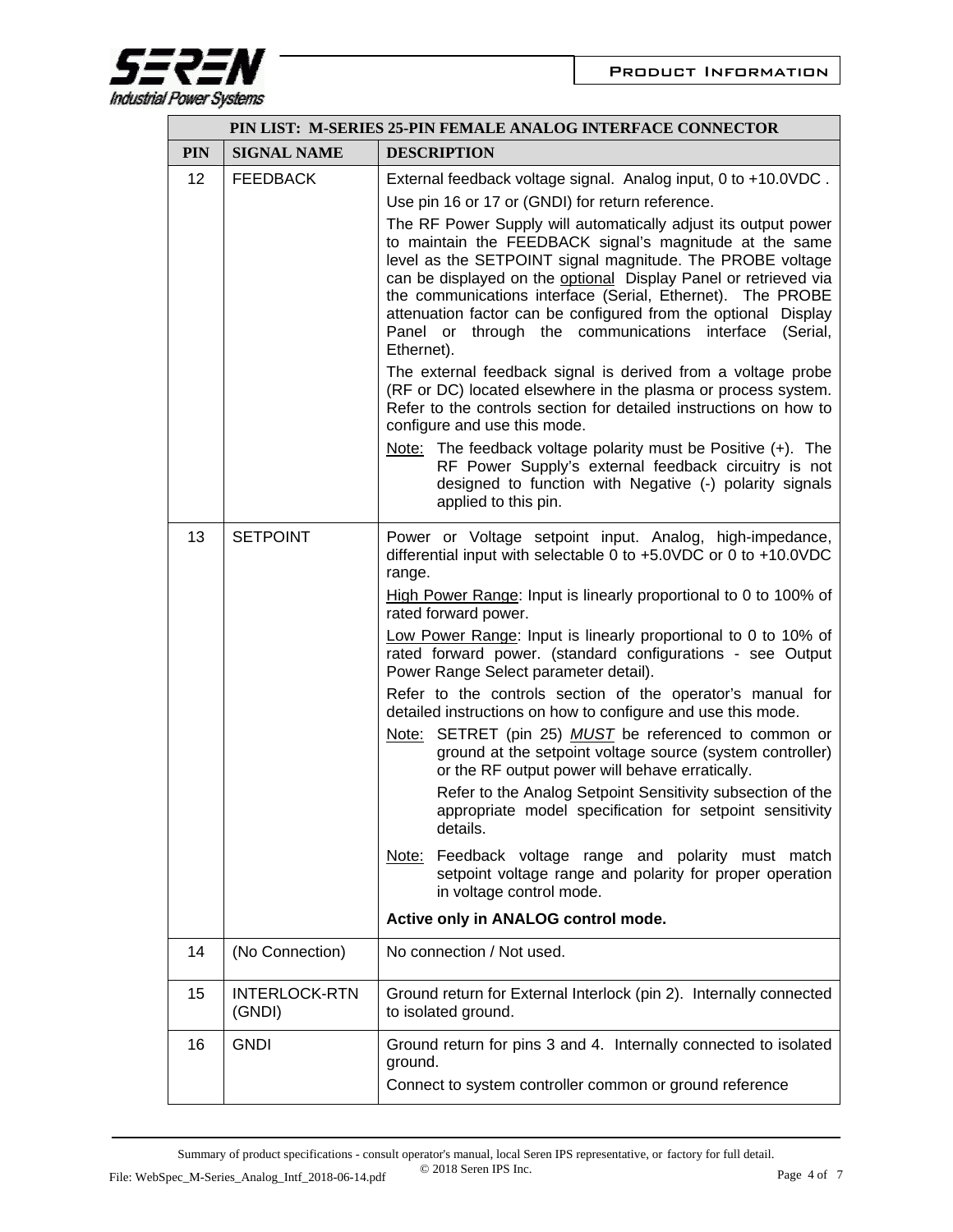

| PIN LIST: M-SERIES 25-PIN FEMALE ANALOG INTERFACE CONNECTOR |                         |                                                                                                                                                                                |  |
|-------------------------------------------------------------|-------------------------|--------------------------------------------------------------------------------------------------------------------------------------------------------------------------------|--|
| <b>PIN</b>                                                  | <b>SIGNAL NAME</b>      | <b>DESCRIPTION</b>                                                                                                                                                             |  |
| 17                                                          | <b>GNDI</b>             | Ground return for pins 3 and 4. Internally connected to isolated<br>ground.<br>Connect to system controller common or ground reference.                                        |  |
| 18                                                          | RFENABLED RET<br>(GNDI) | Ground return for pin 8 (RFENABLED* signal).<br>Internally<br>connected to isolated ground.<br>Connect to system controller common or ground reference.                        |  |
| 19                                                          | (No Connection)         | No connection / Not used.                                                                                                                                                      |  |
| 20                                                          | (No Connection)         | No connection / Not used.                                                                                                                                                      |  |
| 21                                                          | (No Connection)         | No connection / Not used.                                                                                                                                                      |  |
| 22                                                          | <b>GNDI</b>             | Isolated Ground.<br>Connect to system controller common or ground reference                                                                                                    |  |
| 23                                                          | <b>GNDI</b>             | <b>Isolated Ground.</b><br>Connect to system controller common or ground reference                                                                                             |  |
| 24                                                          | <b>GNDI</b>             | <b>Isolated Ground.</b><br>Connect to system controller common or ground reference.                                                                                            |  |
| 25                                                          | <b>SETRET</b><br>(GNDI) | Setpoint Return. Internally connected to isolated ground.<br>This pin <i>must</i> be connected to a ground reference or the<br>Note:<br>unit's output will behave erratically. |  |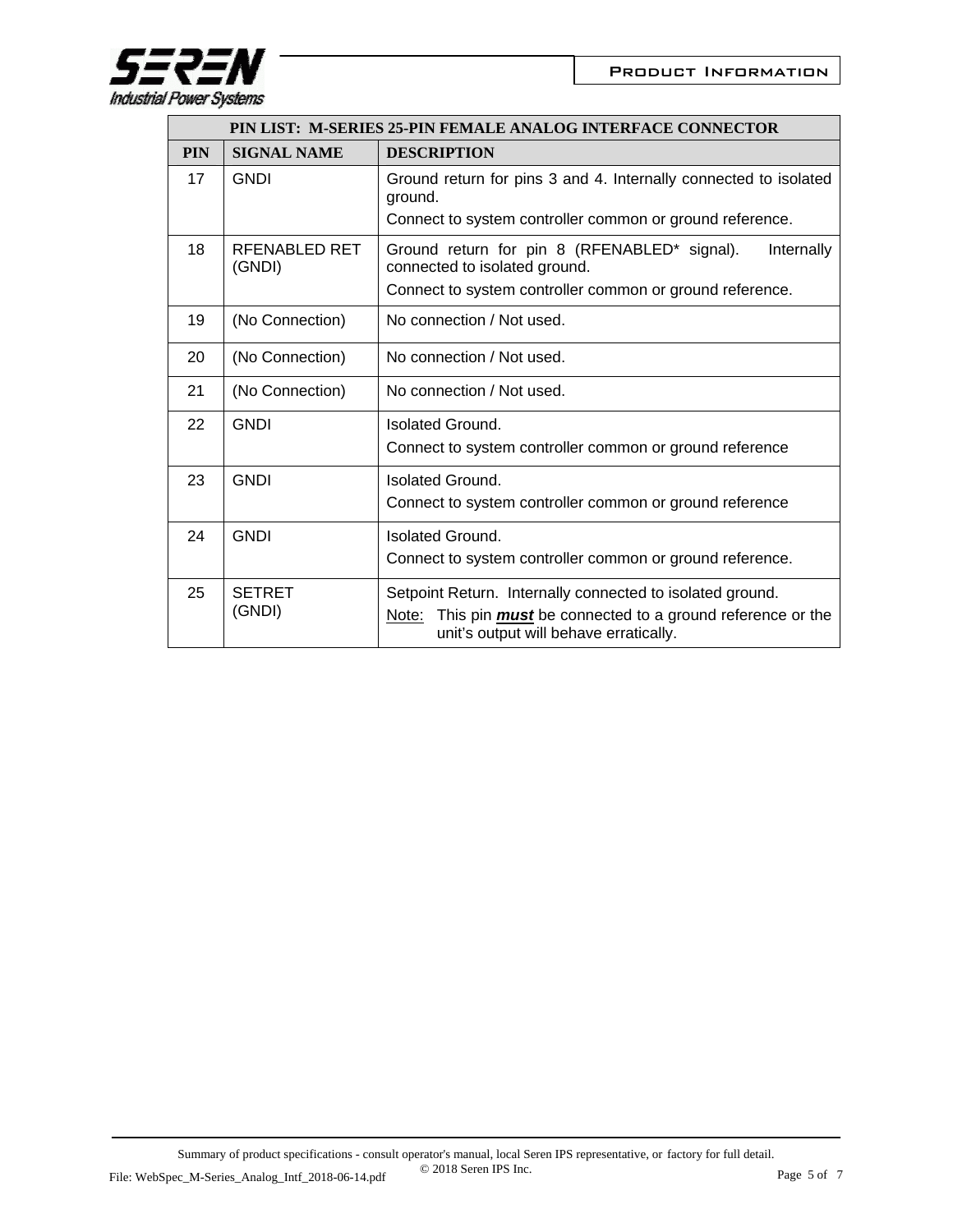

Typical Analog Interface Connections (Analog Control)

There are many possible analog interface wiring schemes. Basic analog interface connections are diagrammed below. Refer to the Analog Interface Connector pin list in the Rear Panel Controls and Connections section of the operator's manual for signal details. Use shielded cable for all interconnections.



## Typical Analog Interface Connections

Summary of product specifications - consult operator's manual, local Seren IPS representative, or factory for full detail. © 2018 Seren IPS Inc. File: WebSpec\_M-Series\_Analog\_Intf\_2018-06-14.pdf CO2018 Seren IPS Inc. Page 6 of 7